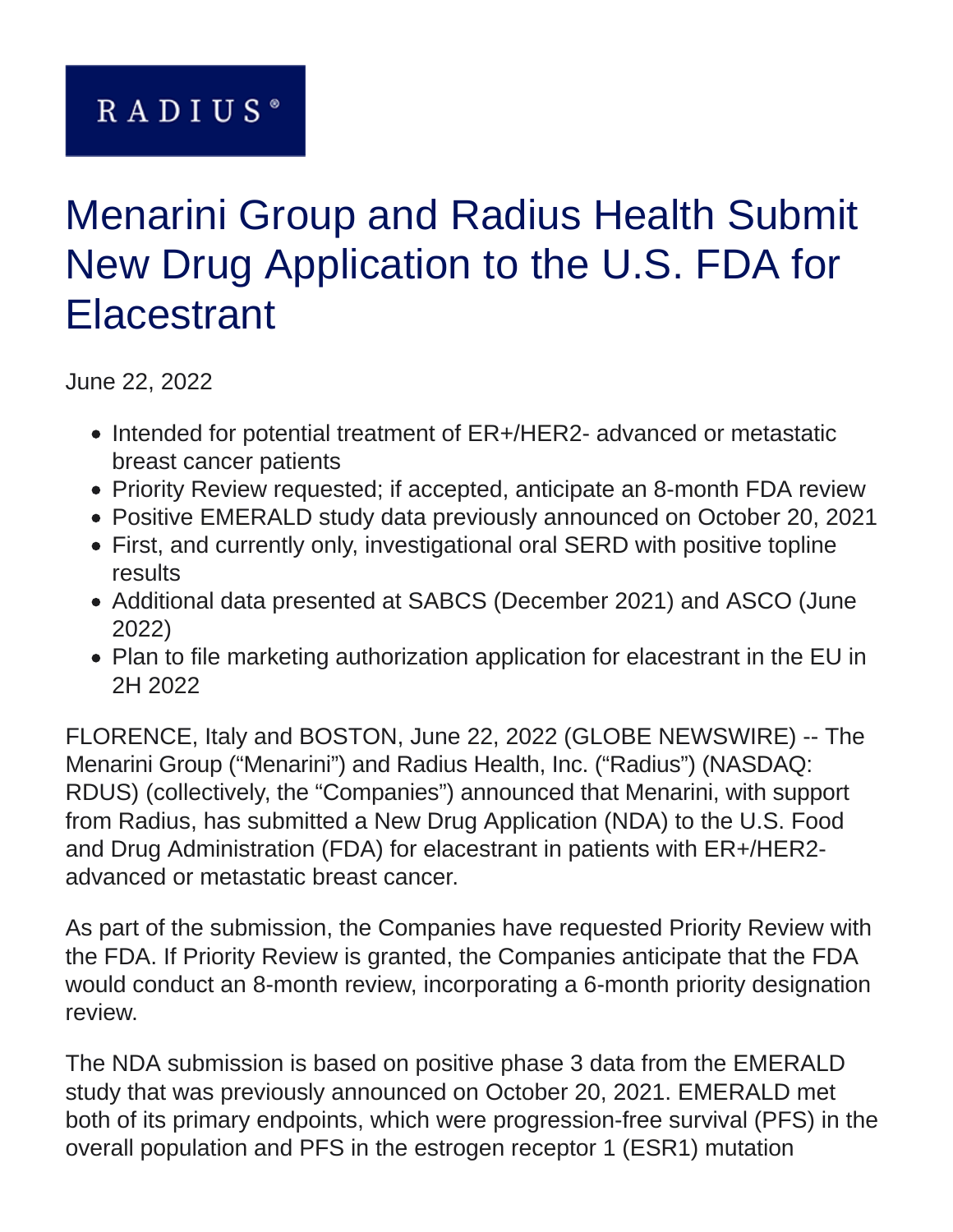subgroup as compared to standard of care (SoC) with the options of fulvestrant or an aromatase inhibitor.

Elacestrant is the first and currently only investigational oral SERD to show positive topline results in a pivotal trial for the treatment of ER+/HER2 advanced or metastatic breast cancer in postmenopausal women, and men. Notably, these results showed elacestrant is also active in patients whose tumors harbor an ESR1 mutation, one of the key resistance mechanisms that develops in later treatment lines of metastatic breast cancer.

Following the completion of EMERALD, data from the study was presented at the San Antonio Breast Cancer Symposium (SABCS) on December 8, 2021, published in the Journal of Clinical Oncology (JCO) on May 18, 2022, and further subset analyses were presented at the 2022 American Society of Clinical Oncology (ASCO) Annual Meeting on June 6, 2022.

Elcin Barker Ergun, the Chief Executive Officer of Menarini, commented, "We are excited about the potential for elacestrant to be approved for treatment of patients with advanced or metastatic ER+/HER2- breast cancer, which constitutes about 70% of breast cancer and remains an area of significant unmet medical need." Barker Ergun continued, "Elacestrant has shown statistically significant efficacy over current standard of care medications both for overall population and in patients whose tumors harbor an ESR1 mutation, one of the most difficult to treat mechanisms of acquired resistance that develops in the later stages of metastatic/advanced breast cancer."

Chhaya Shah, SVP of Clinical and Regulatory at Radius, commented, "We enrolled and completed the EMERALD trial in a high-quality manner, delivered positive topline results, and prepared the submission of the NDA to the FDA. The submission is a significant milestone for both companies, and we appreciate the strong, collaborative effort of many hard-working employees at Radius and Menarini, investigators, patients, and their families. Together we look forward to advancing elacestrant and providing the opportunity to benefit patients."

Nassir Habboubi, Global Head of Pharma R&D of Menarini Group, added, "The Menarini and Radius teams have done an excellent job working together since our partnership began in July of 2020." Habboubi continued, "We plan to test elacestrant in earlier treatment lines, combination trials, and metastatic breast cancer that has metastasized to the brain. These details are to be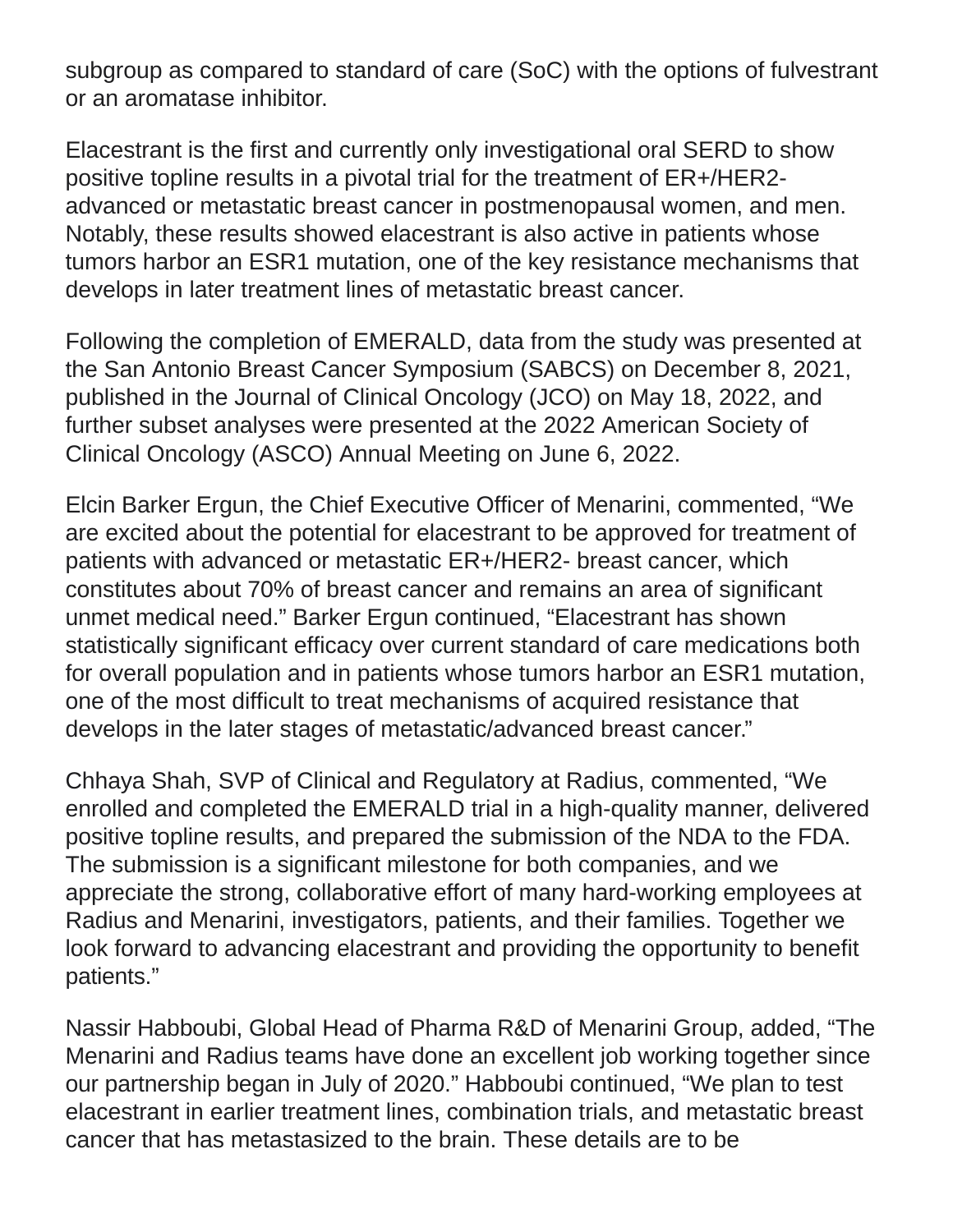communicated by us throughout 2H 2022 and 1H 2023."

With the submission of the NDA, based on the original agreement of the Companies, Menarini takes over activities and will be responsible for registration and commercialization. Menarini plans to use its fully owned subsidiary in the U.S., Stemline Therapeutics, to commercialize elacestrant if approved by the FDA.

## **About Elacestrant (RAD1901) and EMERALD Phase 3 Study**

Elacestrant is an investigational selective estrogen receptor degrader (SERD), out-licensed to Menarini Group, which is being evaluated for potential use as a once daily oral treatment in patients with ER+/ HER2- advanced breast cancer. In 2018, elacestrant received fast track designation from the FDA. Preclinical studies completed prior to EMERALD indicate that the compound has the potential for use as a single agent or in combination with other therapies for the treatment of breast cancer. The EMERALD Phase 3 trial is a randomized, open label, active-controlled study evaluating elacestrant as second- or third-line monotherapy in ER+/HER2- advanced/metastatic breast cancer patients. The study enrolled 477 patients who have received prior treatment with one or two lines of endocrine therapy, including a CDK 4/6 inhibitor. Patients in the study were randomized to receive either elacestrant or the investigator's choice of an approved hormonal agent. The primary endpoint of the study was progression-free survival (PFS) in the overall patient population and in patients with estrogen receptor 1 gene (ESR1) mutations. Secondary endpoints included evaluation of overall survival (OS), objective response rate (ORR), and duration of response (DOR).

## **About Menarini**

The Menarini Group is a leading international pharmaceutical and diagnostics company, with a turnover of over \$4 billion and over 17,000 employees. Menarini is focused on therapeutic areas with high unmet needs with products for cardiology, oncology, pneumology, gastroenterology, infectious diseases, diabetology, inflammation, and analgesia. With 18 production sites and 9 Research and Development centers, Menarini's products are available in 140 countries worldwide. For further information, please visit [www.menarini.com.](https://www.globenewswire.com/Tracker?data=Qu3KxDi0hRFj0UVkc7BattD7AQJjGx-X5t8s6YWm7tgud3y0TGAWzwqEeKYGhvyBUaw2hIS7TuagR30kQ7VKWw==)

#### **About Radius**

Radius is a global biopharmaceutical company focused on addressing unmet medical needs in the areas of bone health, orphan diseases, and oncology. Radius' lead product, TYMLOS® (abaloparatide) injection, was approved by the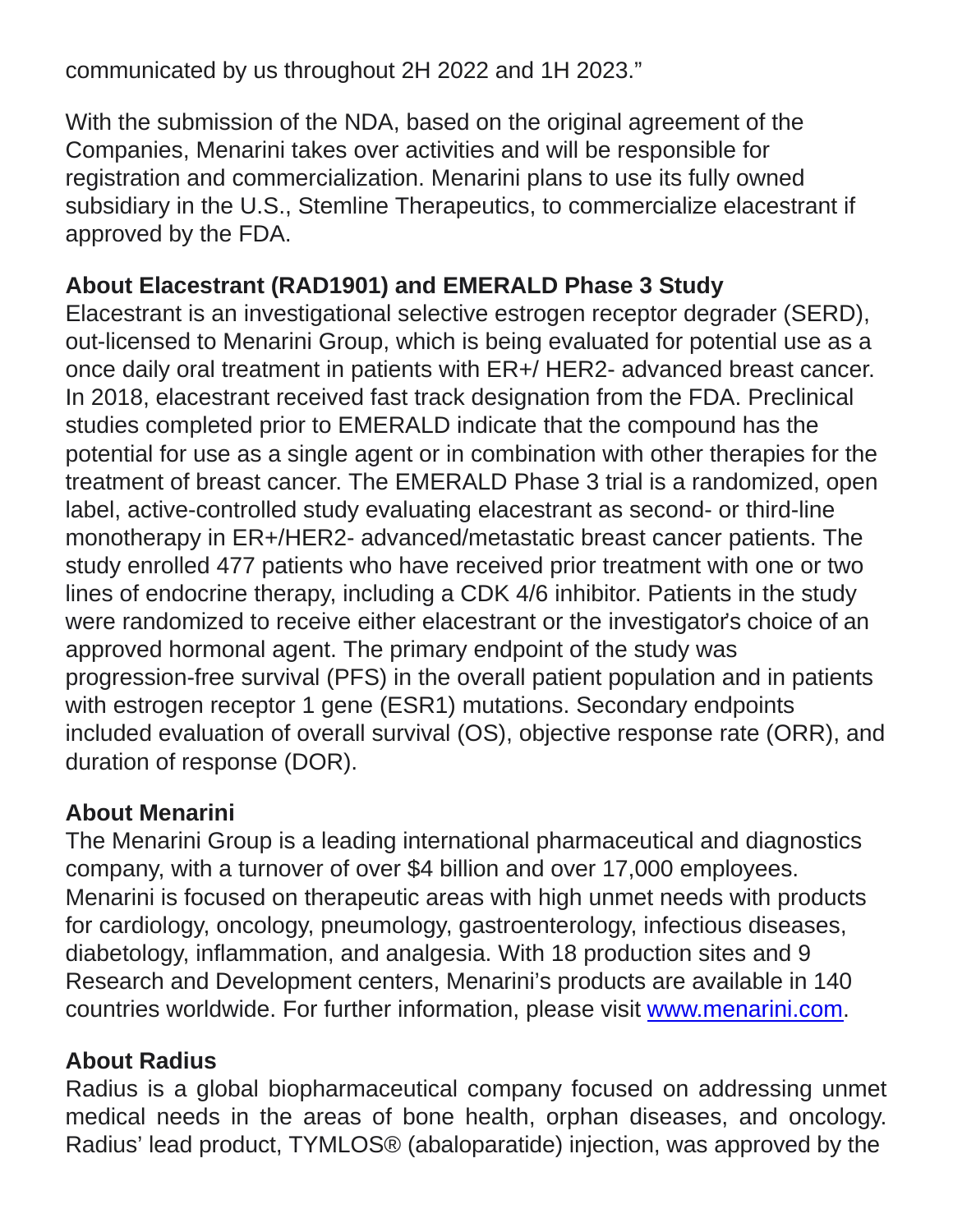U.S. Food and Drug Administration for the treatment of postmenopausal women with osteoporosis at high risk for fracture. The Radius clinical pipeline includes investigational abaloparatide injection for potential use in the treatment of men with osteoporosis; the investigational drug, elacestrant (RAD1901), for potential use in the treatment of hormone-receptor positive breast cancer out-licensed to Menarini Group; and the investigational drug RAD011, a synthetic cannabidiol oral solution with potential utilization in multiple neuroendocrine, neurodevelopmental, or neuropsychiatric disease areas, initially targeting Prader-Willi syndrome, Angelman syndrome, and infantile spasms.

#### **Forward-Looking Statements of Radius**

This press release contains forward-looking statements within the meaning of the Private Securities Litigation Reform Act of 1995. All statements contained in this press release that do not relate to matters of historical fact should be considered forward-looking statements, including without limitation statements regarding the potential for elacestrant for the treatment of patients with advanced ER+/HER2- breast cancer, including the potential to be a new standard of care, the length of priority review, if granted, of the elacestrant NDA by the FDA, the expected regulatory submission in the European Union; and ongoing clinical development activities with respect to elacestrant.

These forward-looking statements are based on Radius management's current expectations. These statements are neither promises nor guarantees, but involve known and unknown risks, uncertainties and other important factors that may cause our actual results, performance or achievements to be materially different from any future results, performance or achievements expressed or implied by the forward-looking statements, including, but not limited to, the following: the adverse impact the ongoing COVID-19 pandemic, including the delay of reviews and approvals by the FDA and other regulatory authorities, delays in the supply of drug product, risks related to Radius' collaboration with Menarini, including its ability to scale its sales and marketing operations if elacestrant is approved for marketing; Menarini's ability to obtain favorable pricing and reimbursement for elacestrant, if approved; the risk that the potential market for elacestrant is not as anticipated; the risk of adverse side effects related to elacestrant are identified; risks related to manufacturing, supply and distribution of elacestrant; and the risk of litigation or other challenges regarding Radius' intellectual property rights. These and other important risks and uncertainties discussed in Radius' filings with the Securities and Exchange Commission (SEC), including under the caption "Risk Factors" in Radius' Annual Report on Form 10-K for the year ending December 31, 2021